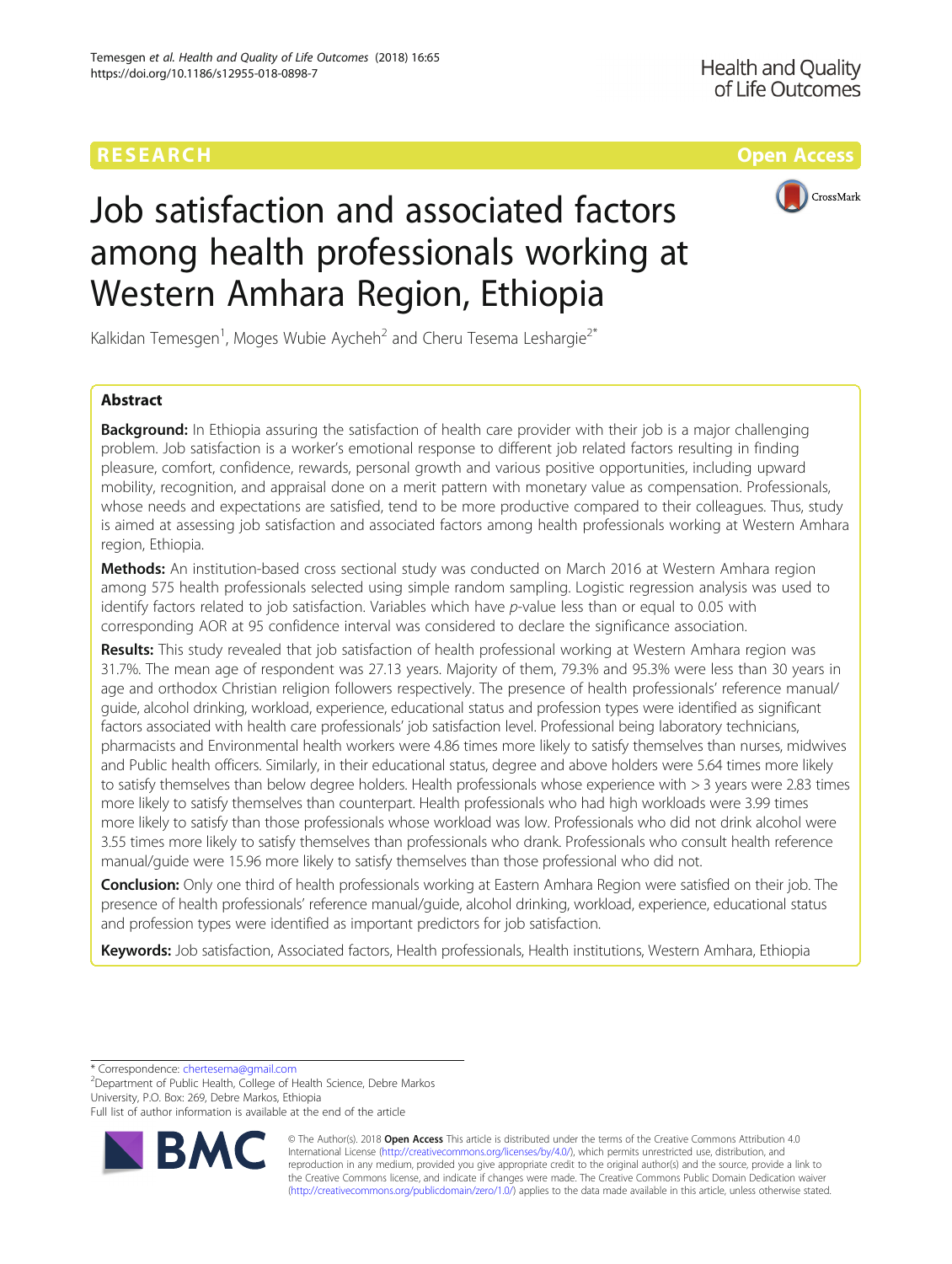# Background

Job satisfaction is an employee's emotional response to different job-related factors resulting in finding pleasure, comfort, confidence, rewards, personal growth and various positive opportunities, including upward mobility, recognition and appraisal done on a merit pattern with monetary value as compensation [\[1](#page-6-0), [2](#page-6-0)]. Variables that could satisfy employees differ from one to the other [\[3](#page-6-0)]. Any professional working in any organization has plenty of needs and expectations from the organization [\[4](#page-6-0)]. Professionals, whose needs and expectations are satisfied, tend to be more productive compared to their colleagues [[5\]](#page-6-0). Health service delivery can be greatly affected by human resource [[6\]](#page-6-0). Studies in Ethiopia showed that larger numbers of health professionals were not satisfied with their job. Low salary, limited educational development opportunity and inadequate facility and supplies were mostly described as a reason by study participants for their dissatisfactions [\[7](#page-6-0)].

Job satisfaction determined by a wide range of variables such as monthly salary, sufficient number of available staffs, comfortable working environment, training and growth opportunities, workload, supportive supervision provided, appreciation of good performers, timely evaluation, responsibility, relationship with the staffs and managers, job security, carrier development and other relevant behavioral and institutional factors [[8\]](#page-6-0).

Studies in Nepal [\[9\]](#page-6-0), Serbia [[10](#page-6-0)] and Pakistan [[11](#page-6-0)] among health professionals showed that 24%, 77.6%, and 59% were not satisfied with their job respectively. Studies done at different parts of Africa showed that job satisfaction was low that means 47.9% in South Africa [[2](#page-6-0)], 29%, in Malawi [\[2](#page-6-0)], 17.4% in Tanzania [\[2](#page-6-0)], 33.9% in Nigeria [[1\]](#page-6-0). In addition, studies conducted in Ethiopia, job satisfaction among healthcare workers was only 58.6% in Jimma [[12](#page-6-0)], 34.9% in West Showa zone [[13](#page-6-0)], 53.8% in Dessie town [[14](#page-6-0)].

In Vietnam among community health workers, age, areas of work and expertise, professional education, residence, sufficient number of staff were identified as factors affecting job satisfaction [[15\]](#page-6-0). Hospital politics, personal relationships and the feeling of being able to provide a good quality of care also affects job satisfaction [[10\]](#page-6-0). Moreover, age group, work experience, and position were also identified as factors affecting job satisfaction among healthcare workers in Vientiane capital and Bolikhamsai province, Lao PDR [[16](#page-6-0)].

According to a study conducted in Jimma University (JU), sex, age, profession, service year, position and monthly salary were identified as factors affecting job satisfaction among health care providers [\[12\]](#page-6-0). A similar study conducted in West Shoa Zone, Oromia Regional State, Ethiopia indicated that scheme, lack of training opportunity, and lack of incentives, bureaucratic management style, poor performance evaluation system and poor working conditions were the factors which have an association with the poor satisfaction level of health professionals [\[13](#page-6-0)].

Besides, all the availed information regarding health workers job satisfaction on one part of the region there is in lack of it. Therefore, this study aimed at assessing the level of job satisfaction and associated factors among health professionals working in governmental health institutions in Western Amhara Region, Ethiopia.

## **Methods**

#### Study design, study area, period and population

The institution-based cross-sectional study was used to conduct this study on March, 2016 at Western Amhara region, Ethiopia. The region is broadly divided as Eastern and Western region [\[17\]](#page-6-0). All health professionals working in Governmental Health Institutions of western Amhara region were considered as the study populations.

#### Sample size determination

The sample size was determined by using a single population proportion formula considering the following assumptions:  $n = (Z_{\sigma/2})^2 p (1-p) / (d)^2$ , Where:  $n =$  the required sample size, Z  $\alpha$  /2 = 95% confidence interval (level of significance) (1.96),  $P =$  Expected proportion of the population  $(53.8%)$  [\[13](#page-6-0)], d = Desired precision /the margin of error (4%).

$$
n = \frac{(1.96)^2 0.538 (1 - 0.538)}{(0.04)^2} n = 597
$$

Ten percent was also added for non-response. Accordingly, the required sample size was computed and the final sample size was 657. Simple random sampling method was used to select 657 health professionals from the selected health institutions.

# Variable of the study

#### Dependent Variable

Job Satisfaction (Satisfied/Dissatisfied).

#### Independent Variables

#### Socio-demographic characteristics

Age, Sex, religious status, marital status, educational status and family size,

#### Institutional characteristics

Workload, working hour, existence of health insurance and availability of manual for reference,

#### Behavioral characteristics

Khat chewing, cigarette smoking and alcohol drinking.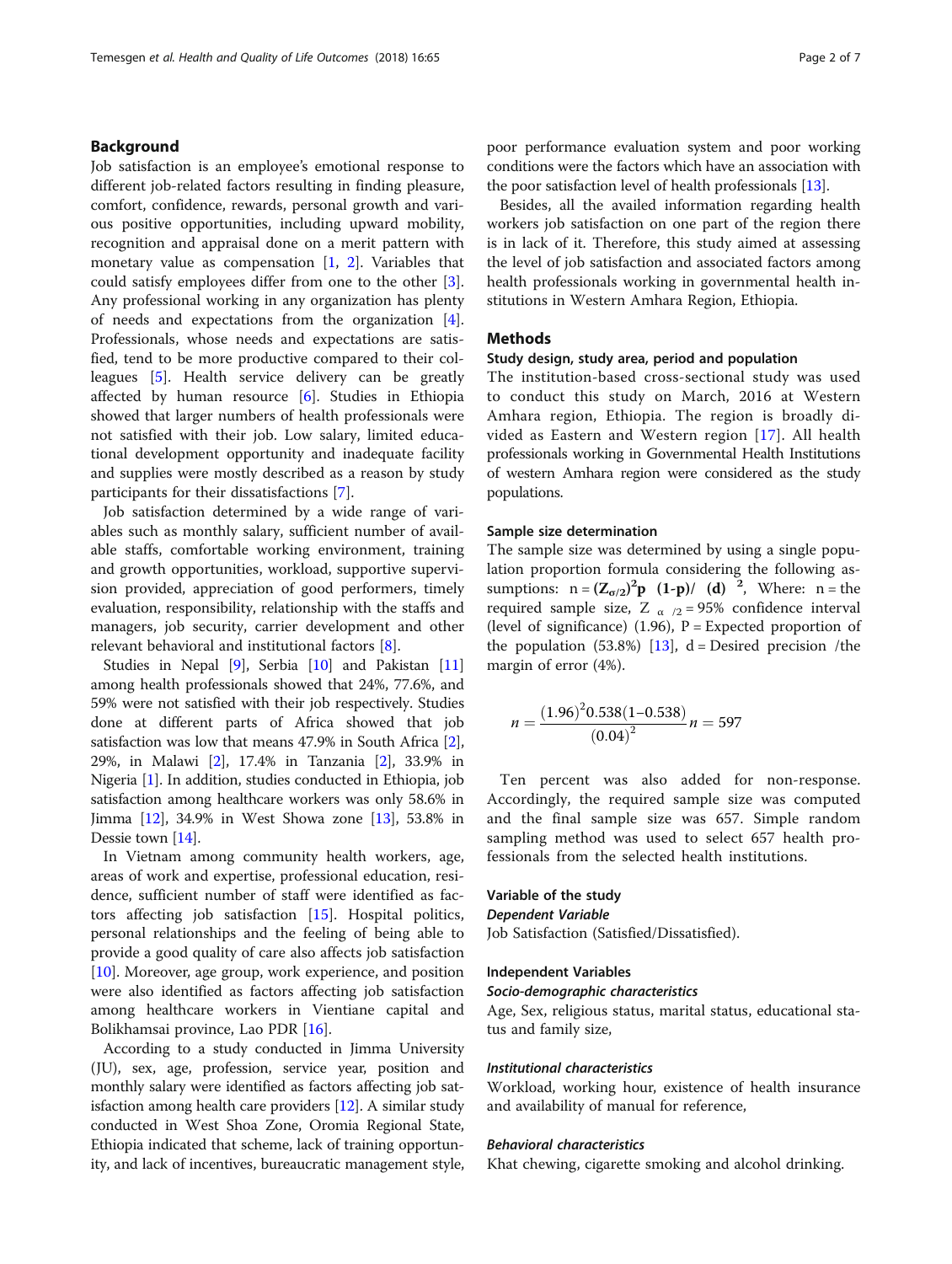# Operational definition

# Job satisfaction

for this research, health professionals were considered as satisfied with their job if they answered and got the score of 9 and above questions (greater than or equal to the mean value 50%) among 18 questions developed to assess the satisfaction level of respondents. We used the mean because the data was normally distributed.

# Work load

In this research health professionals were considered as loaded if they gave service to more than 35 clients within a day  $[18]$  $[18]$ .

## Data collection tool

A pre-tested and structured self - administered questionnaire was used to collect data. A questionnaire was adapted from different kinds of literature used in this study. Twenty Likert scale questions were used to measure job satisfaction.

#### Data quality control

Both data collectors and supervisors were given for oneday training. The training was given in lecture, discussion, and role-play ways. Completeness of data was checked in every day of activity and the necessary feedback was offered to data collectors in the next morning. Besides this, the principal investigator and an experienced data clerk entered and cleaned the data before the commencement of the analysis.

#### Data processing and analysis

The collected data was cleaned, coded and entered into Epi-data version 3.1 software and exported to SPSS version 20. Errors related to inconsistency were verified using cross tabulation and other data exploration methods. The results were presented in narrative, tables, and graphs. Furthermore, logistic regression, specifically bivariate and multivariate analysis was used to identify factors related to health professional job satisfaction. Those variables which were significant during bivariate analysis at *p*-value  $\leq 0.2$  were taken to multivariable logistic regression analysis. The adjusted odds ratios together with their corresponding 95% confidence intervals were computed. *P*-value  $\leq 0.05$  with 95% confidence interval was considered to declare a variable as a statistically significant with the dependent variable.

#### Results

# Socio-demographic characteristics of respondents

A total of 575 participants were involved in the study with a response rate of 87.5%. The mean age of respondents was 27.13 years (SD =  $\pm$ 3.26 years). Slightly more than half 316 (55%) of the respondents were Male. The

majority, 456(79.3%) and 548(95.3%) of them were in the age group less than 30 years and orthodox Christian in their religion respectively. A majority, 551(95.8%) were Amhara ethnicity and 339(59%) of the study participants were single in marital status. More than half (62.8%) of the study participants were diploma holders and 301(52. 3%) of them were nurses (Table 1).

#### Behavioral characteristics of respondents

Among the total study participants, 32(5.6%) of them were Khat chewers and of whom 24(75%) and 8 (25%) of them were chewing three times per week and daily respectively. Eight (1.4%) of the respondents were cigarette smokers and all of them smokes half pack a day. Eighty (13.9%) of the study participants practiced alcohol drinking out of which 72(90%) and 8(10%) of them were drinking two/ three and more times respectively a week.

#### Institutional characteristics of respondents

On average, three hundred eighty-five (67%) of the study participants provided service for less than 35 clients per working day. The majority, 414(72%) of the health professionals were working for less than or equal to 8 h per working day. Out of the total health care workers

| <b>Table 1</b> Socio-demographic characteristics of job satisfaction of |
|-------------------------------------------------------------------------|
| health professionals working in governmental Health institutions        |
| Western Amhara Region, Ethiopia, 2016 (n = 575)                         |

| Variable           |                        | Frequency | Percent |
|--------------------|------------------------|-----------|---------|
| Sex                | Male                   | 316       | 55%     |
|                    | Female                 | 259       | 45%     |
| Age                | $<$ 30 years           | 456       | 79.3%   |
|                    | $\geq$ 30 years        | 119       | 20.7%   |
| Religion           | Orthodox               | 548       | 95.3%   |
|                    | Muslim                 | 16        | 2.8%    |
|                    | Protestant             | 11        | 1.9%    |
| Ethnicity          | Amhara                 | 551       | 95.8%   |
|                    | Oromo                  | 18        | 3.1%    |
|                    | Awi                    | 6         | 1%      |
| Marital status     | Single                 | 339       | 59%     |
|                    | Married                | 236       | 41%     |
| Profession         | Physicians             | 40        | 7%      |
|                    | Public Health officers | 119       | 20.7%   |
|                    | Nurses                 | 301       | 52.3%   |
|                    | Midwiferies            | 76        | 13.2%   |
|                    | Others <sup>a</sup>    | 39        | 6.8%    |
| Educational status | Diploma                | 361       | 62.8%   |
|                    | Degree                 | 214       | 37.2%   |
| Service year       | $<$ 3 years            | 146       | 25.4%   |
|                    | $\geq$ 3 years         | 429       | 74.6%   |

<sup>a</sup>Laboratory, Environmental Health, Pharmacy professionals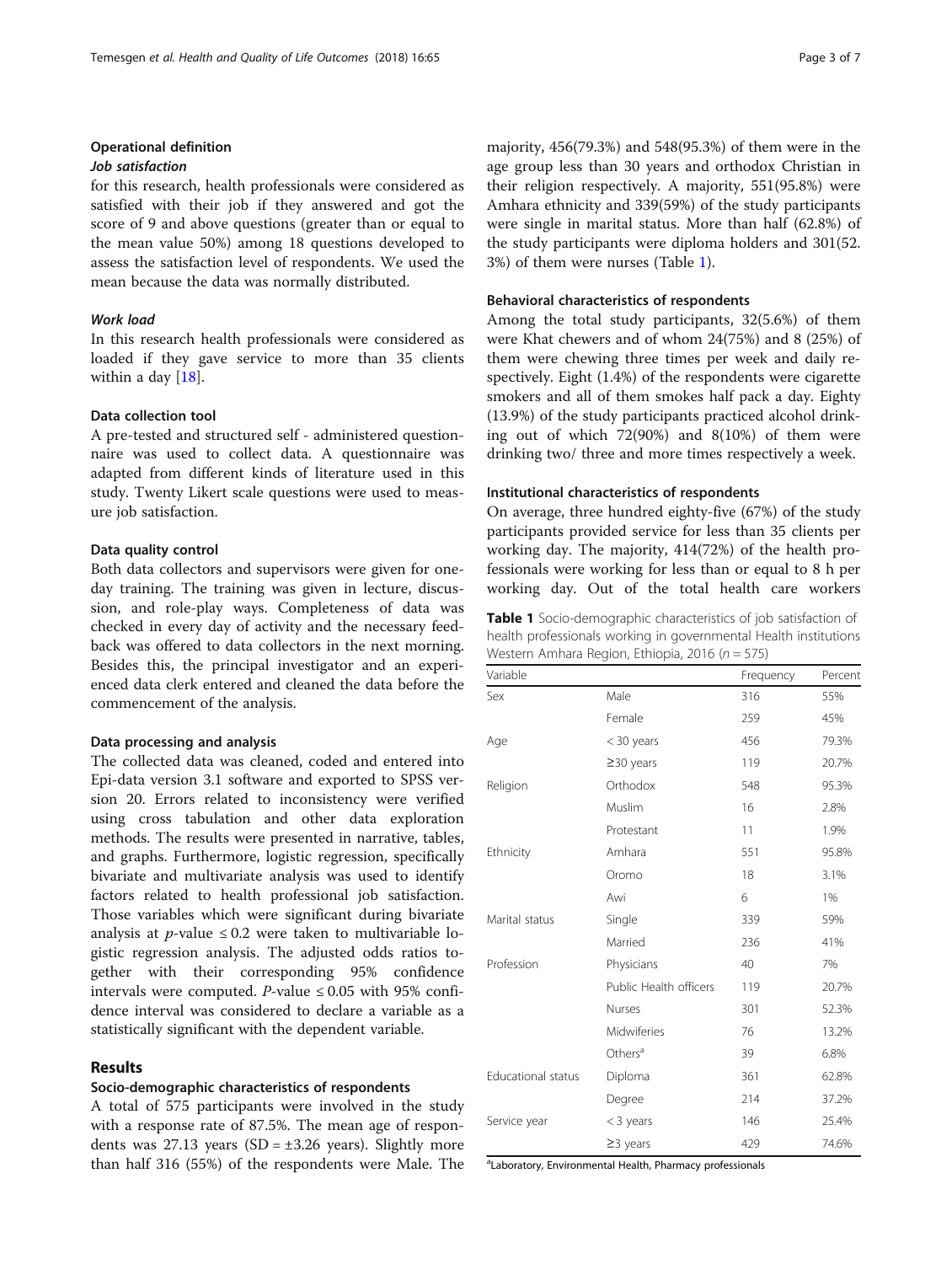involved in this study, 544(94.6%) of them did not have health insurance. Four hundred twenty-three (73.6%) of the study participants did not have reference manual.

# Level of job Jatisfaction

The overall job satisfaction level of the health professional at governmental health facilities of western Amhara Region was 31.7% with 95% CI (27.7, 35.3). Among the study participants, 72(12.5%), 393(68.3%), 71(12.3%), 31(5.4%) and 8(1.4%) of them were strongly disagreed, disagreed, neutral, agreed and strongly agreed with the management style of their health institution respectively (Table 2).

# Factors associated with job satisfaction

In the bivariate analyses sex, age, profession, educational status, service year, workload, alcohol drinking, the existence of health insurance and the presence of reference manuals met the variable selection criteria  $(P$ -value  $< 0.2$ ) and were fitted to multivariable logistics regression analysis. After fitting multivariate logistic regression model variables including types of a health professional, Educational status, service year, workload, drinking alcohol and Availability of the reference guideline were identified as significant factors for the satisfaction of health professionals on their job. Variables that were negatively associated with bivariate logistic analysis became significantly associated factors on the multivariate logistic regression when the confounding variable was controlled. Those health workers who categorized as others (environmental health, laboratory, and pharmacy) were 4.68 (AOR  $= 4.68, 95\% \text{ CI } (1.04, 20.9)$  times more likely to get satisfied than health officers, nurses and midwives. Those health professionals with the degree and above holders were 5.64 times more likely to get satisfied with their job compared to those with an educational status diploma (AOR = 5.64, 95% CI (2.44, 13)). Health professionals who were serving in the institution for three and more years were 2.83 times more likely to get satisfied with their job compared to the counterpart (AOR = 2.83, 95% CI (1.39, 5.79)). Health professionals who were giving a service for 35 and more clients per day were 3.99 times more likely to get satisfied with their job compared to the counterpart(AOR = 3.99, 95% CI (2.13, 7.45)). Those health professionals who were not drinking alcohol were 3.55 times more likely to get satisfied with their job compared to those who were drinking alcohol (AOR = 3.55, 95% CI (1.31, 9.62)) and those health professionals who had access to reference manual were 15.96 times more likely to get satisfied with their job compared to those with no access to the reference manual (AOR = 15.96, 95% CI (8.49, 30)) (Table [3\)](#page-4-0).

Table 2 Level of agreement about factors affecting job satisfaction among health professionals working in governmental health institutions in Western Amhara Region, Ethiopia, 2016

| Satisfaction related to Job    | Degree of agreement |            |          |            |                |  |
|--------------------------------|---------------------|------------|----------|------------|----------------|--|
|                                | Strongly disagree   | Disagree   | Neutral  | Agree      | Strongly Agree |  |
|                                | N(%)                | N(%        | N(%)     | N (%)      | N(%            |  |
| Staff relationship             | 40(7%)              | 252(43.8%) | 31(5.4%) | 236(41%)   | 16(2.8%)       |  |
| Working environment            | 71 (12.3%)          | 376(65.4%) | 40(7%)   | 80(13.9%)  | $8(1.4\%)$     |  |
| Training opportunity           | 80 (13.9%)          | 433(75.3%) | 16(2.8%) | 46(8%)     | $\mathbf{0}$   |  |
| Performance Evaluation         | 64 (11.1%)          | 447(77.7%) | 16(2.8%) | 48(8.3%)   | $\mathbf 0$    |  |
| Participate in decision making | 48 (8.3%)           | 449(78.1%) | 16(2.8%) | 54(9.4%)   | $8(1.4\%)$     |  |
| Clear job description          | 32 (5.6%)           | 447(77.7%) | 16(2.8%) | 64(11.1%)  | 16(2.8%)       |  |
| Plan to leave the institution  | 64(11.1%)           | 383(66.6%) | 24(4.2%) | 96(16.7%)  | $8(1.4\%)$     |  |
| Medical equipment supply       | 31 (5.4%)           | 408(71%)   | 48(8.3%) | 80(13.9%)  | $8(1.4\%)$     |  |
| Incentives or allowance        | 64 (11.1%)          | 455(79.1%) | 24(4.2%) | 32(5.6%)   | $\mathbf{0}$   |  |
| Enabling condition             | 64 (11.1%)          | 463(80.5%) | 16(2.8%) | 32(5.6%)   | $\mathbf 0$    |  |
| Frequency of supervision       | 56 (9.7%)           | 456(79.3%) | 32(5.6%) | 31(5.4%)   | $\overline{0}$ |  |
| Availability of transportation | 56 (9.7%)           | 321(55.8%) | 32(5.6%) | 150(26.1%) | 16(2.8%)       |  |
| Government regulation          | 48 (8.3%)           | 447(77.7%) | 16(2.8%) | 48(8.3%)   | 16(2.8%)       |  |
| Annual leave                   | 64 (11.1%)          | 415(72.2%) | 32(5.6%) | 64 (11.1%) | $\mathbf 0$    |  |
| Promotional strategies         | 64 (11.1%)          | 447(77.7%) | 16(2.8%) | 48(8.3%)   | $\mathbf{0}$   |  |
| Carrier development            | 80 (13.9%)          | 415(72.2%) | 16(2.8%) | 64 (11.1%) | $\mathbf{0}$   |  |
| Annual increment of salary     | 104 (18.1%)         | 407(70.8%) | 24(4.2%) | 40(7%)     | $\mathbf{0}$   |  |
| Location of the work           | 56(9.7%)            | 439(76.3%) | 0        | 80 (13.9%) | 0              |  |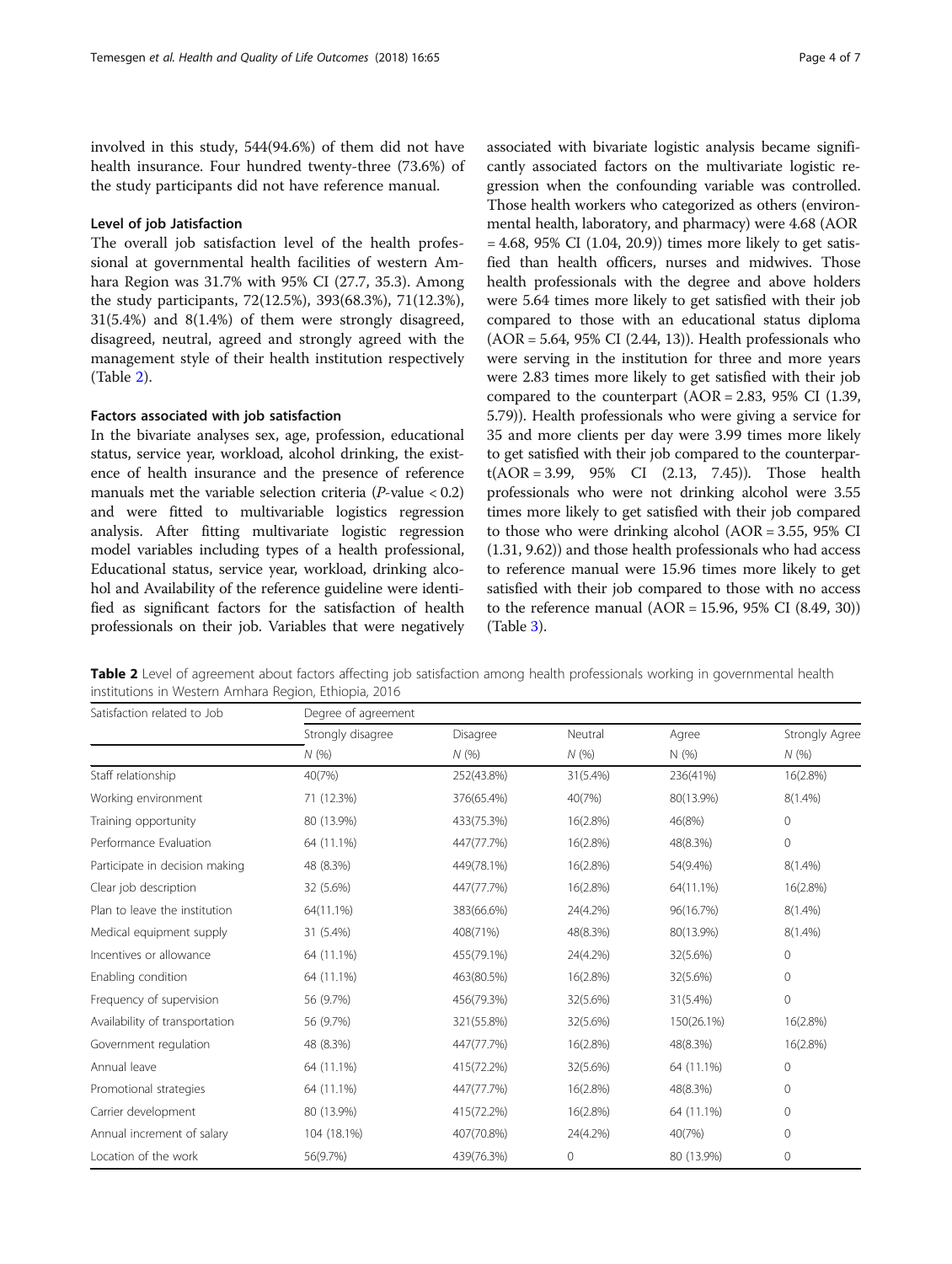| Variables                               | Response         | Job satisfaction |                     | COR with 95%        | AOR with            | $P-$     |
|-----------------------------------------|------------------|------------------|---------------------|---------------------|---------------------|----------|
|                                         |                  | Satisfied<br>N(% | Dissatisfied<br>N(% | CI                  | 95%CI               | value    |
|                                         |                  |                  |                     |                     |                     |          |
| Sex                                     | Male             | 86 (27.1%)       | 230 (72.9%)         | $\mathbf{1}$        |                     |          |
|                                         | Female           | 96 (37.1%)       | 163 (62.9%)         | 1.57(1.10, 2.24)    | 1.09(0.62, 1.92)    | 0.747    |
| Age                                     | $<$ 30 years     | 127 (27.5%)      | 329 (72.5%)         | 1                   |                     |          |
|                                         | $\geq$ 30 years  | 55 (46.2%)       | 64 (53.8%)          | 2.22(1.47, 3.37)    | 0.57(0.29, 1.14)    | 0.115    |
| Profession                              | Physicians       | 32 (85.0%)       | 8 (15.0%)           |                     |                     |          |
|                                         | PHO <sup>*</sup> | 63 (52.9%)       | 56 (47.1%)          | 0.28(0.12, 0.66)    | 0.65(0.21, 1.96)    | 0.447    |
|                                         | Nurses           | 47 (15.6%)       | 254 (84.4%)         | $0.05(0.02 - 0.10)$ | 0.27(0.07, 1.01)    | 0.052    |
|                                         | midwiferies      | 16 (21.1%)       | 60 (78.9%)          | 0.07(0.03, 0.17)    | 1.01(0.24, 4.24)    | 0.983    |
|                                         | Others**         | 24 (61.5%)       | 15 (38.5%)          | 0.4(0.15, 1.09)     | 4.68 (1.04, 20.9)   | $0.043*$ |
| Educational status                      | Diploma          | 71(19.7%)        | 290 (80.3%)         | 1                   |                     |          |
|                                         | Degree           | 111(51.9%)       | 103 (48.1%)         | 4.4(3.03, 6.39)     | $5.64$ $(2.44, 13)$ | $0.001*$ |
| Service year                            | $<$ 3 years      | 24 (16.4%)       | 122 (83.6%)         |                     |                     |          |
|                                         | $\geq$ 3 years   | 158 (36.8%)      | 271 (63.2%)         | 2.96(1.83, 4.78)    | 2.83 (1.39, 5.79)   | $0.004*$ |
| Work load                               | Not loaded       | 79 (20.5%)       | 306 (79.5%)         |                     |                     |          |
|                                         | Loaded           | 103 (54.2%)      | 87 (45.8%)          | 4.58(3.14, 6.69)    | 3.99 (2.13, 7.45)   | $0.001*$ |
| Drinking alcohol                        | Yes              | 16 (20.0%)       | 64 (80.0%)          | 1                   |                     |          |
|                                         | No               | 166 (33.5%)      | 329 (66.5%)         | 2.01(1.13, 3.60)    | 3.55 (1.31, 9.62)   | $0.013*$ |
| Existence of health insurance           | Yes              | 16 (51.6%)       | 15 (48.4%)          | 2.42(1.17, 5.02)    | 2.61(0.72, 9.40)    | 0.142    |
|                                         | No               | 166 (30.5%)      | 378 (69.5%)         |                     |                     |          |
| Availability of the reference guideline | Yes              | 104 (68.4%)      | 48 (31.6%)          | 9.58(6.29, 14.60)   | 15.96 (8.49, 30)    | $0.001*$ |
|                                         | No               | 78 (18.4%)       | 345 (81.6%)         | 1                   |                     |          |

<span id="page-4-0"></span>Table 3 Bivariate and multivariate analysis of factors affecting job satisfaction among health professionals working in governmental health institutions in Western Amhara Region, Ethiopia, 2016

\* PHO=Public Health Officer, others\*\* = Environmental Health, Laboratory, Anesthetics, n = number, % = frequency

# **Discussion**

This institution-based cross-sectional study sought to determine the job satisfaction level and its associated factors at Eastern Amhara region of Ethiopia. The study found out that job satisfaction of health professional working in Western Amhara Region was 31.7%. This job satisfaction level is comparable with the two studies conducted in West Shewa Zone 34.9% [[13](#page-6-0)] and Dire Dawa City administrative, Ethiopia (34.5%) [\[19](#page-6-0)].

In addition, this study revealed that the job satisfaction is lower than a study finding conducted in Ethiopia Jimma 58.6% [\[12](#page-6-0)], Dessie town 53.8% [\[14](#page-6-0)], federal police referral hospital, Addis Ababa, Ethiopia 43.2% [\[20](#page-6-0)]. Similarly, the current study result was lower compared with studies done outside of the country Ethiopia. These are 52.1% at South Africa, 71% in Malawi, 82.6% in Tanzania [[2\]](#page-6-0) 67.1% in Nigeria [\[1](#page-6-0)], 76% in Nepal, [[9\]](#page-6-0) and 41% in Pakistan [\[11](#page-6-0)]. This discrepancy might be because the previous studies were mainly urban-based while the current covers large geographic area in which majority was rural.

On the other hand, the current finding was higher than the finding revealed at 20.4% at South Rand Hospital of South Africa [[21\]](#page-6-0) and Serbia (22.4%) [\[10](#page-6-0)]. The discrepancies might be related to differences in the presence of reference manual and health insurance, monthly salary, education opportunity, and workload imbalance. Besides these, most health facilities selected in this study were remote and had poor infrastructure than the previous study. These might also cause the variation of the results.

Concerning about factors associated with job satisfaction, this study identified that the presence of guideline that helps professionals in referring, alcohol drinking status, workload, service year, educational status and types of professions are significantly associated with job satisfaction level of healthcare professionals.

Pharmacists, Environmental Health and Laboratory professionals were 4.68 times more likely to get satisfied with their job compared to Public health officers, Nurses, and Midwives. This finding is in line with the study conducted in Jimma [[12](#page-6-0)].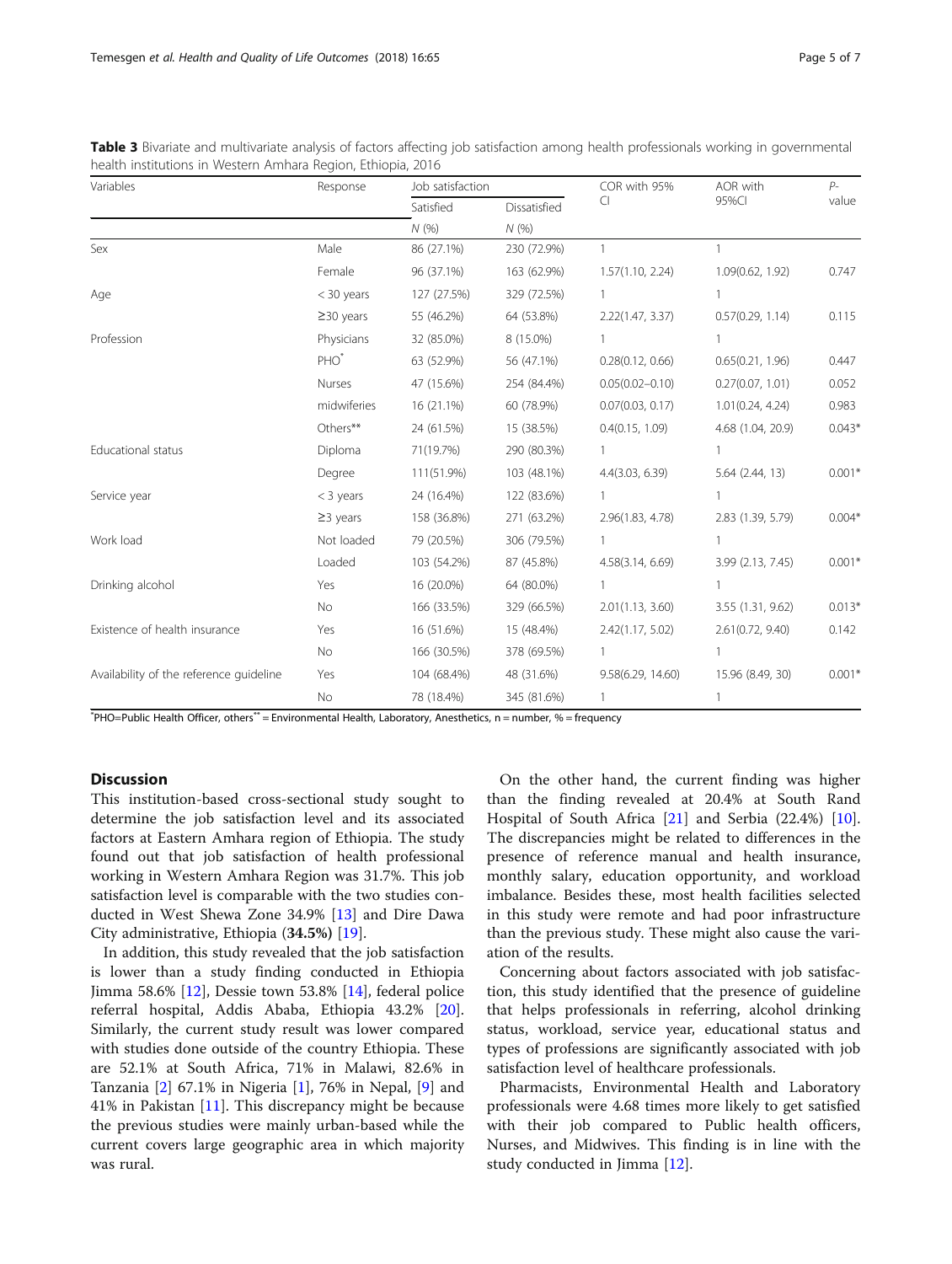Moreover, educationally health professionals with degree holder were 5.64 times more likely got satisfaction with their job compared with the diploma. This result is consistent with the finding from Vietnam [\[15](#page-6-0)]. Health professionals who were serving in the institution for ≥3 years were 2.83 times more likely got satisfaction with their job compared to< 3 years' service. This result is in agreement with the finding from Vientiane capital and Bolikhamsai province, Lao PDR [[16](#page-6-0)].

In addition to this, health professionals who were giving a service ≥35 clients per day were 3.99 times more likely to get satisfaction with their job compared to those with giving a service for < 35 clients per day. The possible reason for the finding might be related to the satisfaction they got from the service they provided for the patients who suffer from diseases.

Those health professionals who were not drinking alcohol were 3.55 times more likely to get satisfaction with their job compared to those who were drinking alcohol. The possible justification for the finding might be related to those who used to drink alcohol might get bored with their job not because of the job itself but rather because of the problem related to alcohol drinking.

Those health professionals who had access to the reference manual were 15.96 times more likely to get satisfied with their job compared to those with no access to reference manual. This might happen because professionals who had access to reference manual may perform their job as per the guideline and might get satisfaction with their job because clients who got the service as per the guideline may appreciate them and professionals might be motivated by the appreciation provided by the clients.

Concerning the gender of the respondents, even though it was not identified as a predictor variable in the multivariate analysis, female health professionals' were more (37.1%) satisfied than their male colleagues (27.1%). This might be true that drinking alcohol was observed more frequently among male than female health professionals, and alcohol drinking was identified as significant factors with employee job satisfaction. A similar study conducted at Dire Dawa city administrative, Ethiopia suggested the similar satisfaction levels of male and female health professionals (33.8% for male and 33.6% for female, respectively) [[19\]](#page-6-0). This finding was also similar to a study finding conducted at North Vietnam, which revealed that, females are more satisfied than the counterpart  $[22]$  $[22]$ . This might be because females have fewer problems with the behavioral characteristics. In contrary, a study conducted at Police Referral Hospital in Addis Ababa revealed 23.3% and the satisfaction levels observed between male  $(51.1\%)$  and female  $(48.9\%)$   $[20]$  $[20]$  $[20]$  were the same.

# Conclusion

In conclusion, this study revealed that only one-third of the health professionals working in Eastern Amhara Region were satisfied on their job. The presence of health professionals' guides to accomplish their activities, alcohol drinking, workload, experience, educational status and types of professions were identified as important predictors of job satisfaction. Furthermore, the presence of guideline that helps healthcare professionals, drinking alcohol, workload, service year, educational level and types of the profession were identified as factors that affect job satisfaction level of the study population. The concerned bodies should develop strategies on the identified factors to enhance the job satisfaction level of health care professional at western Amhara region, Ethiopia. Arranging opportunities for educational development is also one important strategy to enhance the workers satisfaction level.

#### Abbreviation

AOR: Adjusted Odd Ratio; DMU: Debre Markos University; JS: Job satisfaction; JU: Jimma University

#### Acknowledgements

We would like to express our gratitude to data collectors and supervisors for their timely submission of completed questionnaires and to respondents for their willingness to participate in this study. We want also like to thank Debre Markos University (DMU) for arranging internet and library services. Last but not least, we would like to forward our gratitude for Belachew Zerihun Dememe (PhD), who a fluent in English and assistant profession of TOFL, for his contribution in revising, editing the manuscript for its grammar, wording and language.

#### Availability of data and materials

"The dataset will not be shared in order to protect the participants' identities".

#### Authors' contributions

KT conceived and designed the study, performed analysis and interpretation of data. MW and CT supervised the design conception, analysis, interpretation of data and made critical comments at each step of the research. CT drafted the manuscript. All authors read and approved the final Manuscript.

#### Ethics approval and consent to participate

The Study was reviewed and approved by the Ethical review committee of Debre Markos University, College of Medicine and Health Science. All participants were informed of the aim of the study and their full right to withdraw or refuse to participate before their verbal consent was obtained.

#### Competing interests

The authors declared that no conflict of interest.

#### Publisher's Note

Springer Nature remains neutral with regard to jurisdictional claims in published maps and institutional affiliations.

#### Author details

<sup>1</sup> Emergency Department Case Team, Kuy Health Center, Kuy District, East Gojjam Zone, Amhara Region, Ethiopia. <sup>2</sup>Department of Public Health College of Health Science, Debre Markos University, P.O. Box: 269, Debre Markos, Ethiopia.